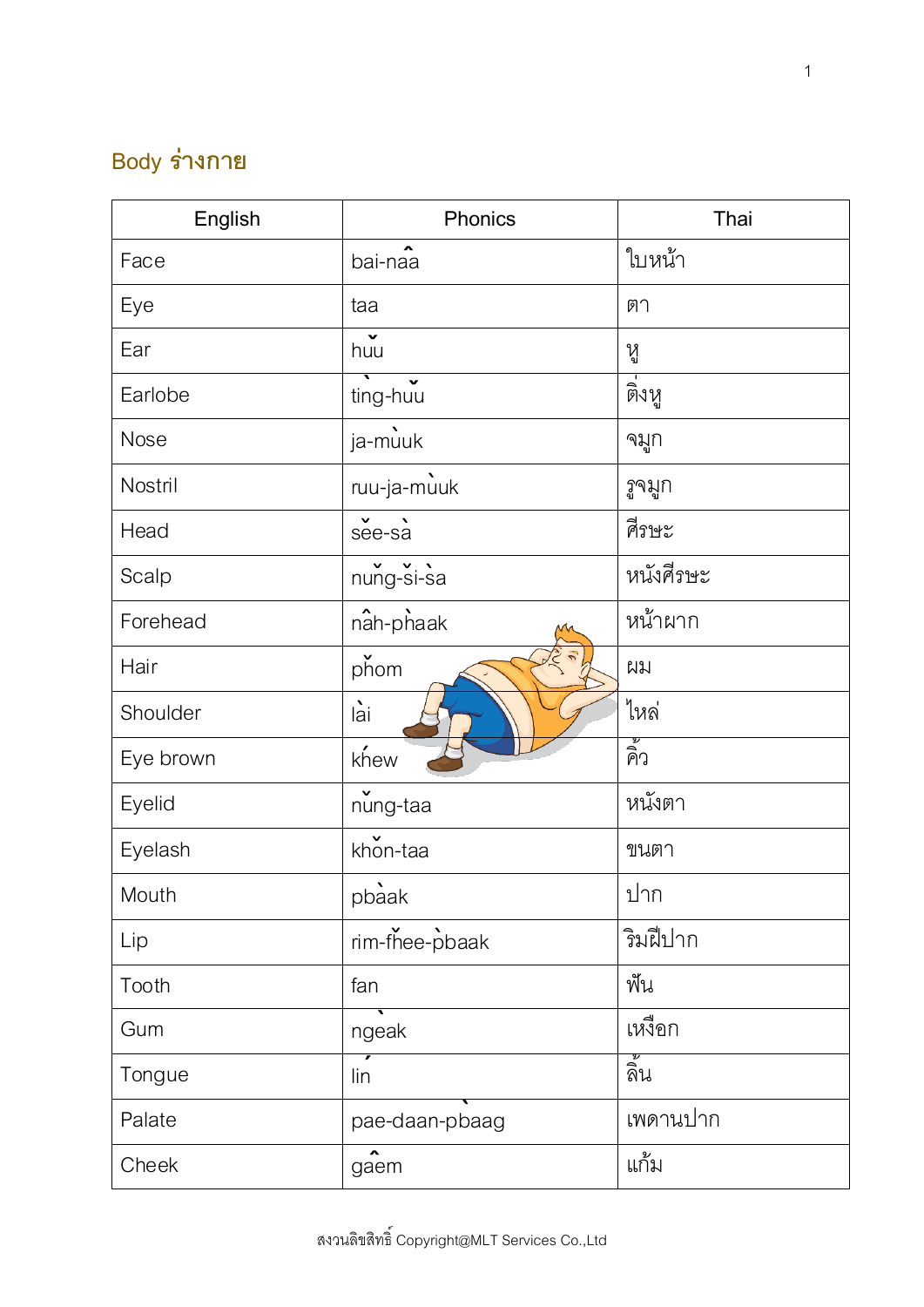| <b>Neck</b>   | kor                                 | คอ            |
|---------------|-------------------------------------|---------------|
| Chin          | kang                                | คาง           |
| <b>Back</b>   | $\ddot{\phantom{0}}$<br>lang        | หลัง          |
| Arm           | khaen                               | แขน           |
| Upper arm     | ton-khaen                           | ต้นแขน        |
| Armpit        | rak-rae                             | รักแร้        |
| Elbow         | khor-sok                            | ข้อศอก        |
| Hand          | muee                                | มือ           |
| Palm          | fah-muee                            | ฝ่ามือ        |
| Wrist         | khor-muee                           | ข้อมือ        |
| Finger        | new-muee                            | นิ้วมือ       |
| Thumb         | new-hua-maee-muee                   | นิ้วหัวแม่มือ |
| Forefinger    | new-chee                            | นิวขึ้        |
| Middle finger | new-glang                           | นิ้วกลาง      |
| Ring finger   | 7<br>new-nang                       | นิ้วนาง       |
| Little finger | $\sqrt{2}$<br>new-goy               | นิ้วก้อย      |
| Fingernail    | leb-muee                            | เล็บมือ       |
| Knuckle       | khor-new                            | ข้อนิ้ว       |
| <b>Breast</b> | naa-aok-phuu-ying                   | หน้าอกผู้หญิง |
| Chest         | $\overline{\phantom{0}}$<br>naa-aok | หน้าอก        |
| Stomach       | tong                                | ท้อง          |
| Navel         | sa-duee                             | สะดือ         |
| Waist         | aew                                 | เอว           |
| Hip           | sa-pok                              | สะโพก         |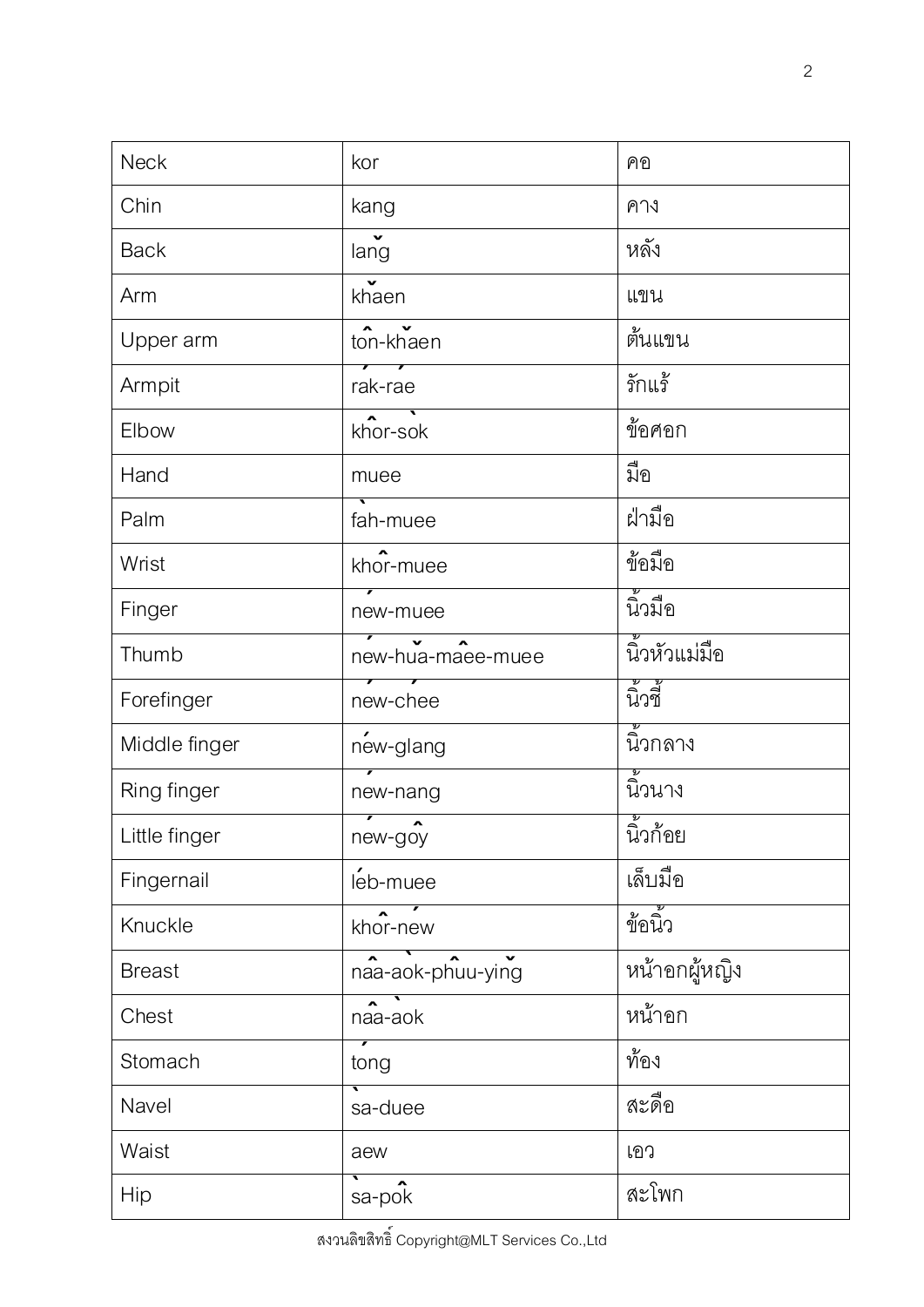| <b>Bottom</b> | $g\hat{on}$                          | กั้น     |
|---------------|--------------------------------------|----------|
| Leg           | $\mathbf{v}$<br>khaa                 | ขา       |
| Thigh         | $\sim$<br>ton-khaa                   | ต้นขา    |
| Calf          | $\overbrace{\text{nong}}$            | น่อง     |
| Shin          | nah-khaeng                           | หน้าแข้ง |
| Knee          | hua-khao                             | หัวเขา   |
| Ankle         | $\overline{\phantom{a}}$<br>khor-taw | ข้อเท้า  |
| Ankle bone    | taa-tum                              | ตาตุม    |
| Foot          | taw                                  | เท้า     |
| Heel          | $\sim$<br>son-taw                    | ส้นเท้า  |
| Toe           | new-taw                              | นิ้วเท้า |
| Toenail       | leb-taw                              | เล็บเท้า |
| Skin          | $P$ $\sim$ $\sim$ $P$                | ผิวหนัง  |
| Pore          | Ruu-Khum-Khon                        | รูขุมขน  |